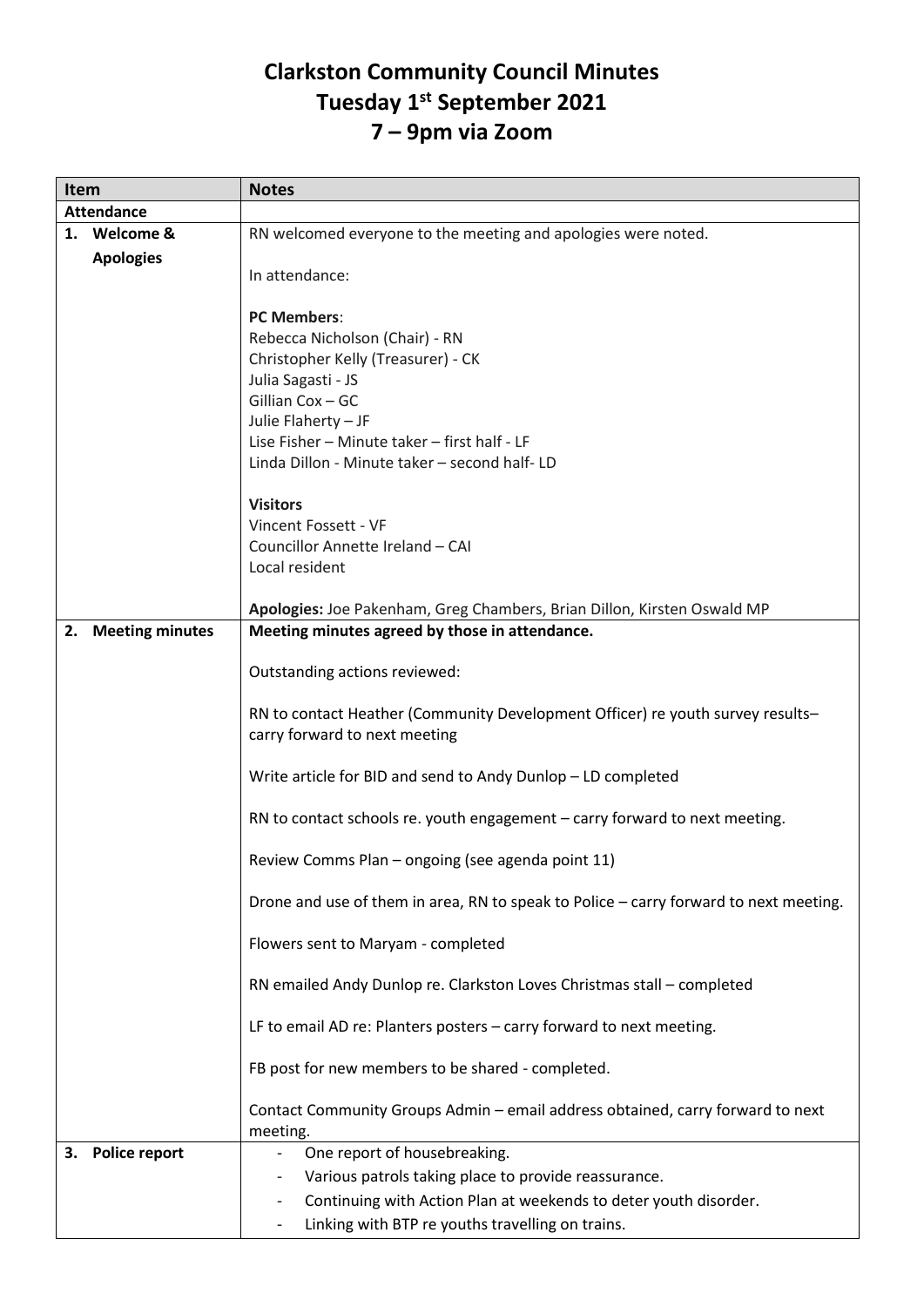|    |                     | Community Police continue to run their Road Safety Action Plan and they are                        |
|----|---------------------|----------------------------------------------------------------------------------------------------|
|    |                     | carrying out speed checks on Busby Rd / Eastwoodmains Rd.                                          |
|    |                     | CAI is in early discussions with East Ren Council with regards to reducing                         |
|    |                     | speed limits in the area.                                                                          |
|    |                     |                                                                                                    |
|    |                     |                                                                                                    |
|    |                     | AIDENS BRAE: CAI updated on new lights on stairs at St Aidens Brae. CCTV location                  |
|    |                     | on lighting column has been identified as a suitable position for camera. Lampost at               |
|    |                     | bottom of stairs beside the Scout Hall is the preferred position. CAI will continue to             |
|    |                     | keep CCC updated on progress.                                                                      |
|    |                     |                                                                                                    |
|    |                     | Local resident AMcI noted concern on speed of traffic on Eastwood Mains Road.                      |
|    |                     | Action: RN to discuss with Police contact regarding planned monitoring of traffic speed            |
|    |                     | and other potential actions.                                                                       |
|    |                     |                                                                                                    |
|    |                     | Action: RN to query on whether CCTV is operational in town centre                                  |
|    | 4. Overview of      | Independent consultants carrying out full consultation - RN met via Zoom with them                 |
|    | parklets            | last week. Proposed questionnaire was circulated to CCC members for review. Leaflet                |
|    | consultation        | drop to promote the link for questionnaire. RN has fed back to consultants that initial            |
|    |                     | leaflet drop area didn't include the full CCC area so has provided this information to             |
|    |                     | ensure all residents aware of consultation.                                                        |
|    |                     |                                                                                                    |
|    |                     | Cllr Ireland would like to see a question asking what people would like to see if                  |
|    |                     | Parklets removed.                                                                                  |
|    |                     | GC highlighted concerns about wording of parking questions.                                        |
|    |                     | LF raised concerns about the style of questions that don't provide opportunity to                  |
|    |                     | feedback additional information.                                                                   |
|    |                     | JS raised concerns over the general maintenance of parklets especially during                      |
|    |                     | lockdown.                                                                                          |
|    |                     |                                                                                                    |
|    |                     | Action: RN to feedback as above to consultants                                                     |
|    | 5. Gas explosion    | GC spoke to ERC initially with regards to the plans for an event. GC will chase up                 |
|    | memorial            | contact to find out update. Andy Dunlop was speaking with Williamwood Church to                    |
|    |                     | ensure links are made with wider community.                                                        |
|    |                     |                                                                                                    |
|    |                     | Action: GC to speak to contact at ERC for update                                                   |
| 6. | <b>Litter picks</b> | RN spoke to Busby litter co-ordinator about an autumn litter event - to encourage                  |
|    |                     | families, individuals etc to borrow a litter picker when going on a walk.                          |
|    |                     | JF agreed and said we could encourage people to post pics on social media of where                 |
|    |                     | they have been and how much litter they have collected. RN suggested carrying out a                |
|    |                     | RA to see what the risks would be. GC suggested contacting Netherlee CC to                         |
|    |                     | encourage a wider area of litter picking.                                                          |
|    |                     | <b>Actions:</b>                                                                                    |
|    |                     |                                                                                                    |
|    |                     | RN to contact Busby and Netherlee residents to agree dates for litter pick events                  |
|    |                     | during November.                                                                                   |
|    |                     | RN to contact ERC re potential use of litter pickers.                                              |
|    | 7. Tinkers Park     | Application was submitted on 30 <sup>th</sup> Aug. Just over £24K applied for and will hear at end |
|    | funding             | of Nov. GC asked if we should put out info on the application to promote the work of               |
|    |                     | CCC. GC will check with ERC to check how much info we can share about plans for                    |
|    |                     | park already in place. National Lottery have funding available and agreement to go                 |
|    |                     | ahead and apply for seating for teens.                                                             |
|    |                     |                                                                                                    |
|    |                     | Action: GC / LD to progress NL application for seating. GC to confirm that info on the             |
|    |                     | refurb plans can be shared to wider community.                                                     |
|    |                     |                                                                                                    |